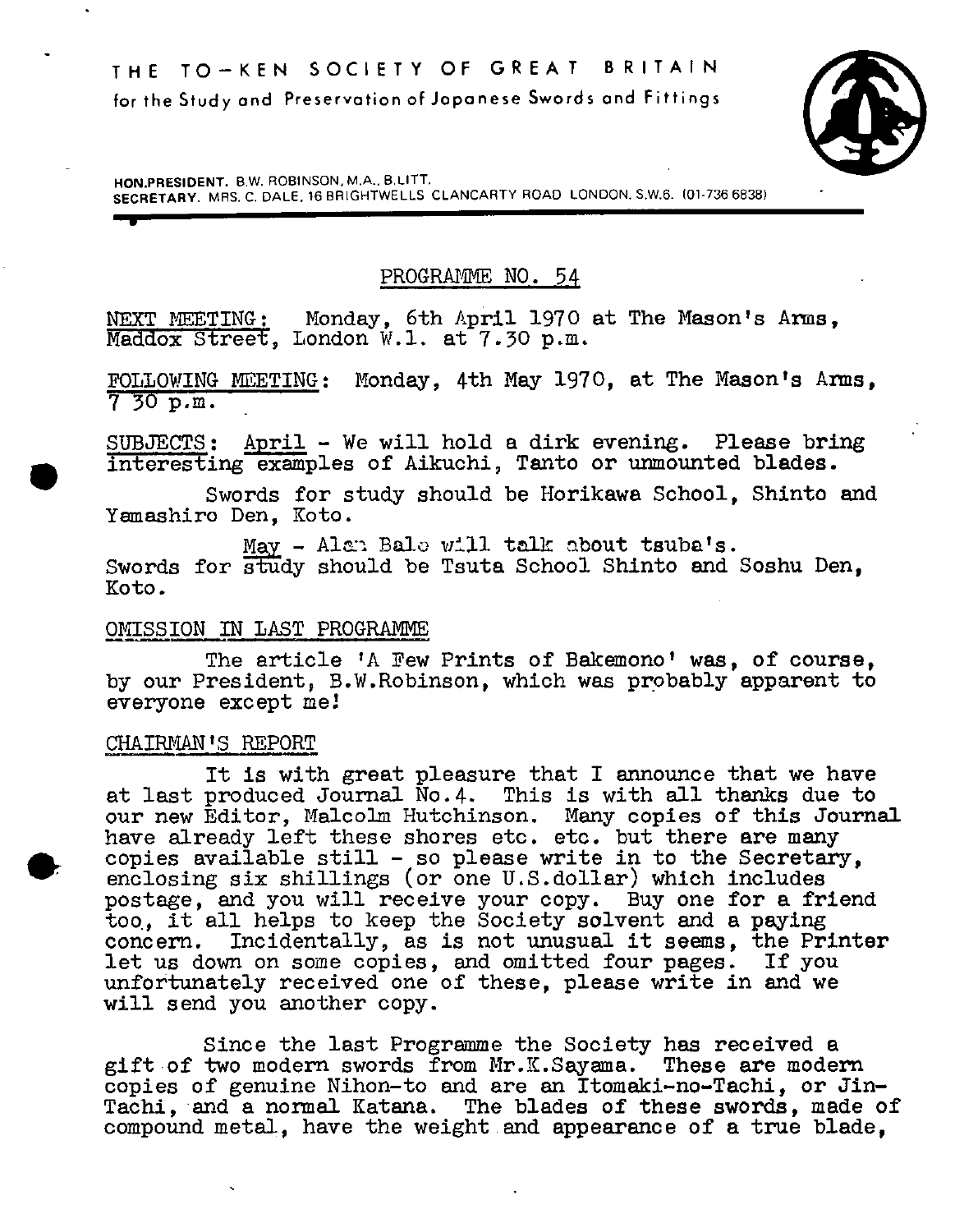except of course, the hamon is ground on. The use of the Jintachi is purely decorative and it would look well with a suit of armour. The katana is also decorative but is also intended for the practice of Iai. This should be of interest to collectors who practise Kendo and to Kendo students, who would like to have a good solid sword to practise Iai, without the attendant risk of damaging a real blade or oneself with a sharp blade. Details of these swords are published in this Programme. I think they are cheap, but because they are modern we have customs to contend with and this puts the price up for import into this country. By how much we are not yet sure.

I would like to put it on record how much I personally enjoyed Syd Divers recent talk on sword polishing stones. This talk was not "this is How you Do it" but rather - "this' is how it might be done, and what do the Japanese do anyway?". We all came to the conclusion that the cost involved in polishing a blade was not expensive when one considered the knowledge and effort that went into the operation.

## LAST MEETINGS

February: The Daisho Evening. A warn welcome was extended to Mr. and Mrs. Sumeya who are visiting Europe. Mr.Suneya who speaks excellent English, is a Kendo expert whilst his father is a connoisseur of Nippon-To. Mrs.Sumeya graced the meeting by wearing traditional costume which was extremely decorative and colourful. The Chairman opened with remarks to try and clarify just what constitutes a Daisho. The two swords do not have to-be by the same swordsmith although in some cases they were originally made in pairs. Time and changes of ownership have usually separated the blades, but occasionally a daisho, with matching blades is seen. The mounts, themselves, do not have to be exactly matching although differences are usually minor and the overall design is adhered to. Sometimes the subjects on each sword are matched but made by different artists. Scabbards normally seem to match although the wakizashi can have more ornate lacquer work. Bon then produced a little model of a Samurai wearing a Daisho and also the mounts with Tsupagi of his Yamato Tegai blade which took a green paper recently. He said he was told that the wakizashi was in the same sale in a different lot. It was sold to Mr.Fairclough and the question was the most frequently asked one of the evening - "Where is it now?"

Sir Frank Bowden who thought of this evenings topic, produced two Handachi Katana and two Handachi Wakizashi whereupon everyone produced their swords and cross-checked to see if a match could be made. In all, 26 swords were placed on the table. The chances of actually matching two swords were mathematically slender but a late-comer placed a wakizashi on the table which caused jubilation amongst members, although the twinkle in Len Holtaway's eye should have given the game away. Anyway, for some time we thought that a daisho had been brought together until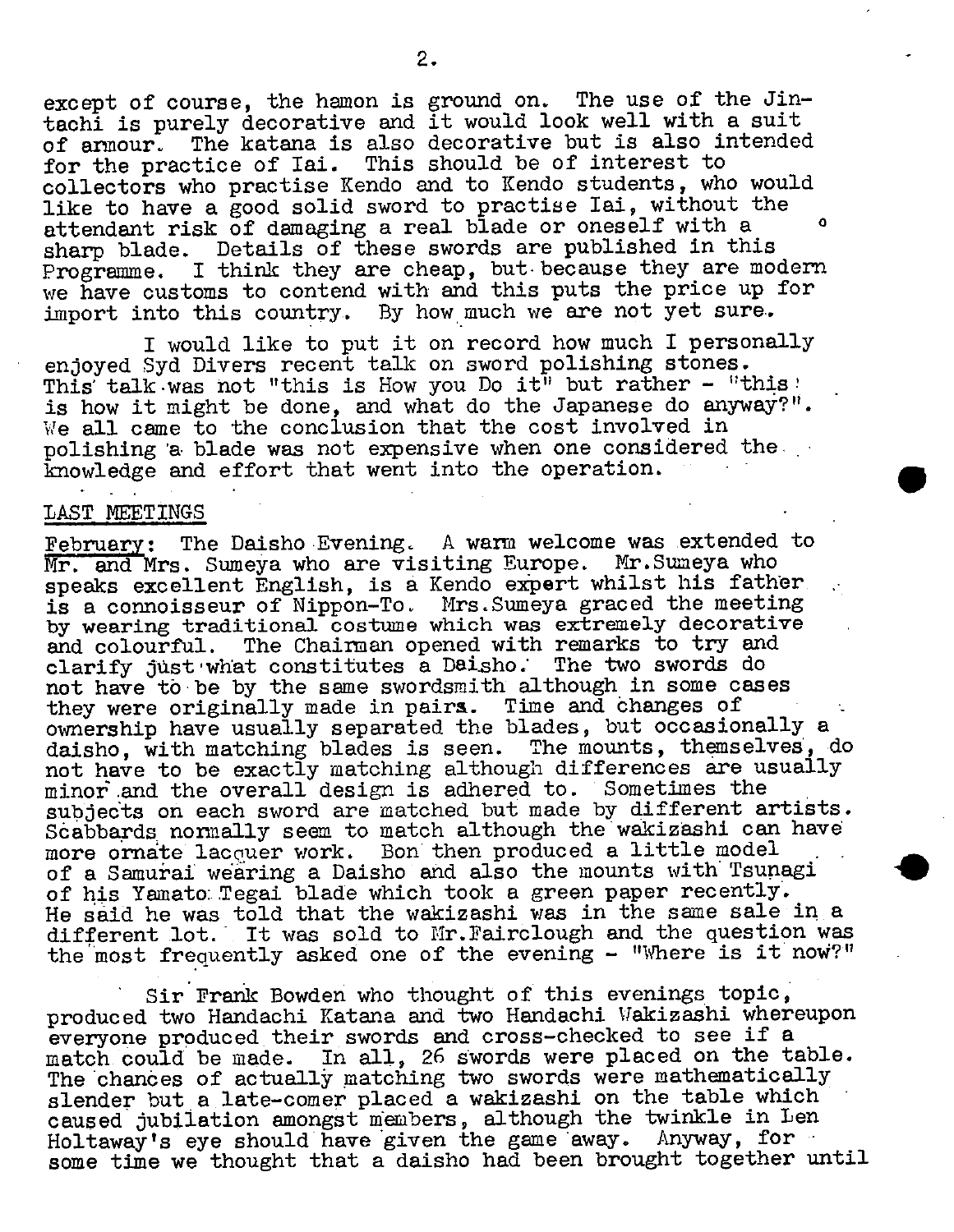Len and Mole Berm came clean. A list of swords to which the other half is sought is published elsewhere in this issue. Syd Divers had just bought a No-Dachi of 5 ft. length or more - he remarked that he was looking for the long companion sword. The evening that he was looking for the long companion sword. was not without one success, however; John Sandennan had brought abronze Tsuba along which was found to be the Dai- to the -Sho tsuba on a mounted sword belonging to Member Schofield. The swords present were too numerous to describe adequately, but a tachi with a Kogarasu-Maru copy blade showed that this design is not so rare as might be imagined. Malcolm Hutchinson had a very finely mounted wakizashi, which I always envy, with mounts by Omori Terumasa and a fine Aogai scabbard inlaid with large silver peonies. Alan Bale also had a wakizashi of extremely high quality mounts with an eye-catching blade signed Hosho Sadañune. Alan reckons this blade to be by Hiromitsu III who was well known for his Sadamune forgeries. Mole Benn showed who was well known for his Sadamune forgeries. Mole Benn showe<br>a tsuba Daisho, one of which had been incorporated into a menuholder - a thing not uncommon to see in Japan, apparently. He also had a Kozuka Daisho made by different artists. Two other items of especial interest were shown by Mole - a very large • Panorama of Yokohama harbour and a large print of Nikko as a street map.

March: Sword Polishing. The Club had the pleasure of Mr.& Mrs. Sumeya at the meeting again. Syd Divers had on display a complete set of polishing stones. These were mostly limestone and the prices ranged from  $£2$  to  $£10$  each:- Total cost about  $£50$ . Syd mentioned that two years ago, Professor MacFarlane had given a similar talk but lack of information had rendered a number of points obscure and that he would hope to clarify these. When we speak of polishing in the West, we mean a mirror finish obtained by the use of extremely hard abrasives. In contrast, the sword polisher uses a relatively soft stone which wears at the same rate as the sword. This makes the polishing an extremely lengthy and tedious business and in Syd's opinion, a proposition just not "on", for ordinary mortals. Sydney had two sets of instructions: one by Inami Hakusui, the other by Mr. Namikawa Heibei. The stones which he had were in order of descending coarseness: Kongoto, Binsui-To, Kaiseito Chinagura, Komanagurato and Uchigomori To. There were also bags of Hazuya To, Jisuya To,• Rena Hada, Tsunoko, Ibotara, Nigaki-Bo, Uchiko and Chogi oil. Syd said that before polishing, the blade should be very carefully examined to see which stone should be used to start off with. There are some types of rust marks which look bad but are only surface marks and can be removed by a long rubbing with Uchiko. If there are deep pits of rust then the sword must be applied to the coarsest stone, Kongoto. When all the pits and rust marks are removed and also any reshaping of the blade that might be required carried out, then the next stone can be used. It is a waste of time going to the

 $\bullet$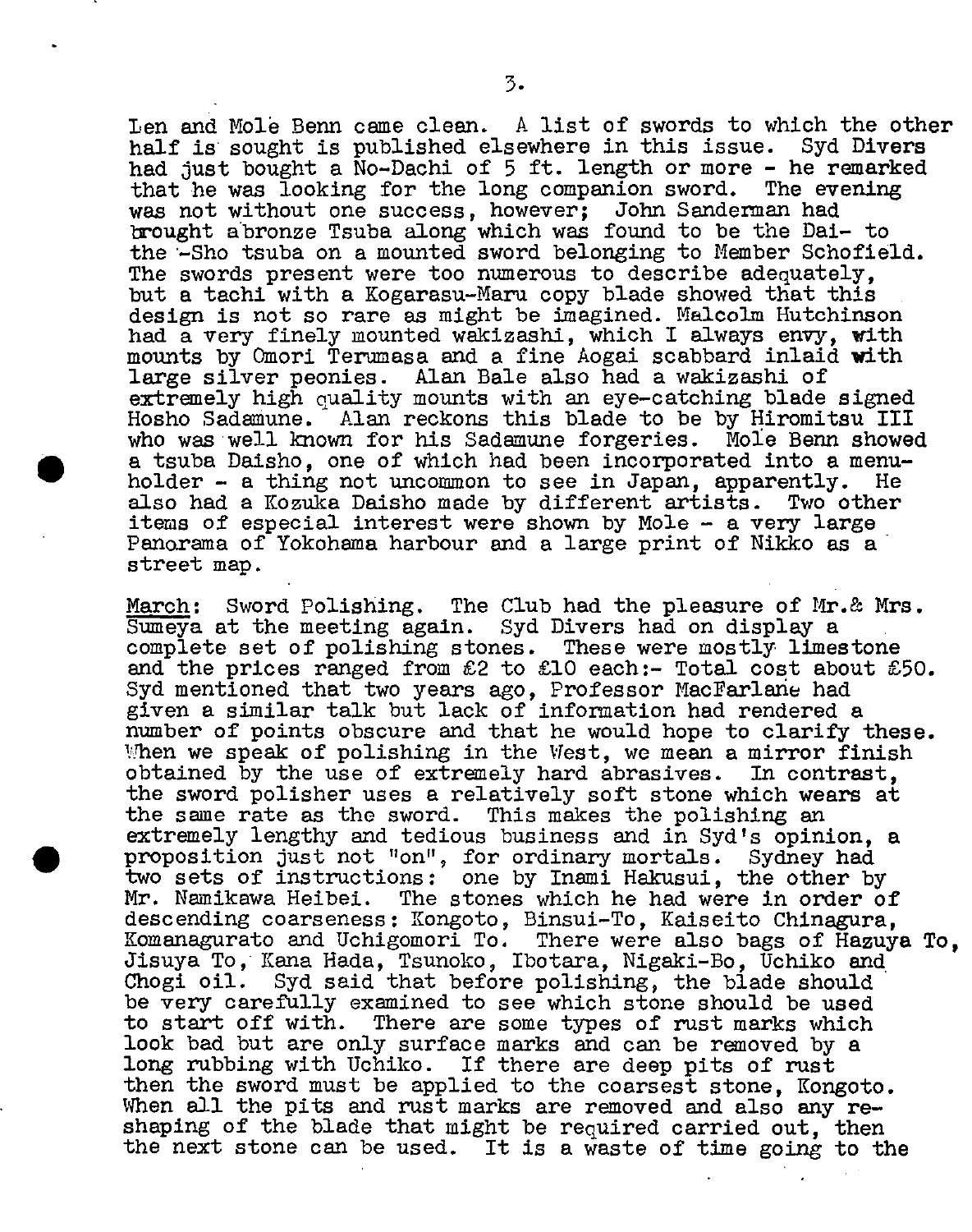next stone before the pits have disappeared. On all the large stones the blade is held in the hands and rubbed against the block, the cutting stroke being diagonal to the blade edge. On the next stone the polishing direction is changed to produce scratches at right angles to those already produced. This change of polishing direction is done with every change of stone and enables the degree of polish to be ascertained. Copious supplies of water are used to wet the stones and strict cleanliness is required to keep grit from one stone getting onto the next one to be used. Syd had a spear blade which he had previously rubbed on the various stones to show their effects. He thought that after 2 or 3 stones the Yakiba would usually start to show. When all the scratches from the previous stone had disappeared, and not before, does one proceed to the next stone and so on down to the finest stone of all. The Hatsuya To which is a thin sheet of stone with a paper backing is then rubbed on the blade to bring out the Hada and the Yakiba, similarly the Jitsuya-To. The application of these stones is where the master polisher applies his skill: They are run along the edge of the yakiba, and it is the care taken here that gives the clear contrast between the hardened edge and the rest of the blade. After this, various powders are applied with a tissue or a cloth. The hada is further accentuated by rubbing with iron oxide mixed with Chogi Oil (oil of cloves to you!). The mune is burnished with a hardened steel needle and there you are a polished blade. Syd had a tanto blade which according to Alan Bale, was a Katana prior to Syd's polishing, which showed the final stages of' polishing. It is this final polishing where Syd thinks we can obtain real savings. The difference between a cheap and expensive polish is the care taken in the final polishing.' By sending blades to Japan for a cheap polish and doing a further final polish yourself it should be possible to obtain the maximum best polish for a fraction of the cost. Again Syd emphasized that complete polishing is too time-consuming and that he as a machine tool maker, had not managed to create a machine to do the job. despite a great deal of effort. In fact, machine to do the job, despite a great deal of effort. if there was a better or quicker way of polishing the Japanese would be using it. There isn't, and never will be, because of thè'-complex shape of the sword and yakiba. The talk aroused considerable interest and many questions were raised by the meeting, such as how the Kissaki was polished or the merits of, the various polishes available in Japan or even if etching was used.

Syd concluded with some sound advice: Only attempt to polish your own blades and you will keep your friends. Syd put over such a good talk that there was a spontaneous round of applause from all present. A very enjoyable evening was rounded off by the usual viewing of the swords present.

Len Holtaway had a Masahira blade end Bill, Dexter a very straight wakizashi by Nobusada. Mr. Saville had two military swords, both of interest; one with a beautiful grain signed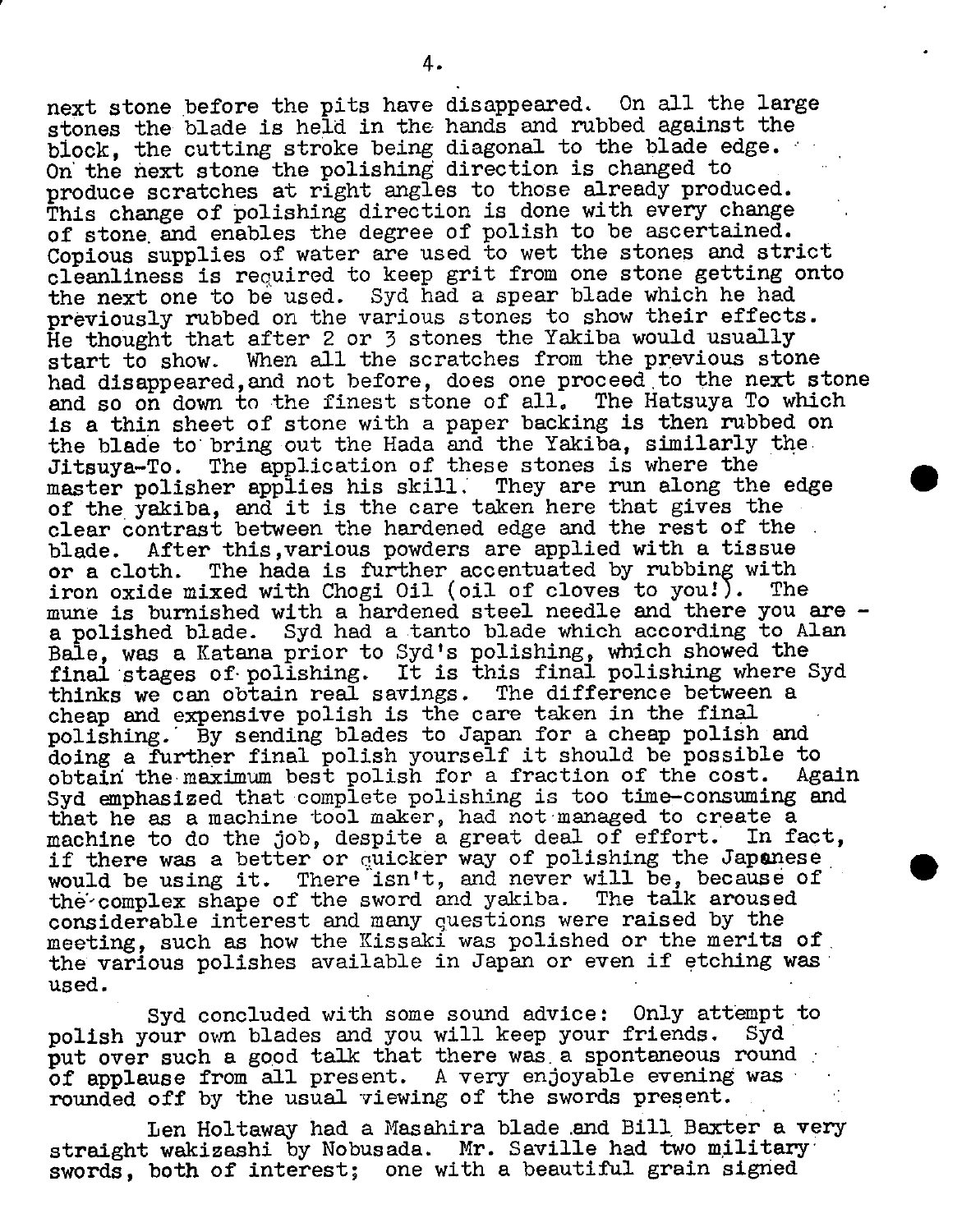Yasutsuna, the other with the Yakiba deliberately curling off the edge of the blade near the Habaki. Steve Yorke had a very finely mounted unsigned hirazukuri wakizashi with large Tokugawa Mona on the black rorio scabbard. He also showed the beautiful Kuniyuki sword which he bought from just under Bill Baxter's moustache. Dave Parker had a Yari with a signature signed Harima No Kami - either Nobutaka Tsukuru or Tachibana Hirochika. There was some disagreement over this reading apparently.

## NEWS PROM THE NORTH

 $\bullet$ 

Forthcoming Meetings: 19th May; 21st July, 15th September; 17th November. All at 7.30 at the Seven Oaks Hotel, Nicholas Street, Manchester. Please come, visitors welcome.

At the last meeting George Chan gave us a demonstration on how we ought to do our calligraphy. It was interesting to see how one ought to construct a character. In such a short time it is obviously impossible to become an expert, but one thing is obvious, it is impossible to write properly without using the brush due to the way the lines are constructed. Many thanks George, but we will need many more lessons to get to your standard.

One member brought along parts of a suit of Unkai amour which he is negotiating for. Helmet and mask signed 'Unkai Toshinao saku'; as far as I have been able to gather from our armour experts, Unkai work is provincial and weird. Well this certainly fits the bill. The sode are attached to the sleeves and are in the form of lots of overlapping leaves splashed with sawari coming to a point at the bottom. The bottom edge is trimmed with crepe silk, the hand guards being large with the Date of Sendai mon. The do is lacquered black with an applique Ho-o bird on the front and pawlonias etc. on the back, in russet iron and sawari. The bottom of the do is trimmed with red<br>leather which also annears on the bottom of the shikoro. The leather which also appears on the bottom of the shikoro. kanemono are in silver and shakudo and the tehen-kanemono is of iron and one of the finest I have seen. A general verdict would be weird but of good quality.

Another member showed two blades he has just had back from Japan after polishing. A wakizashi by KU 194 and a katana by 2nd generation Nobukuni of Yamashiro. Both of these received a green paper which must please the owner greatly.

Our final item for consideration was a Masamune blade in shirosaya. This has with it an origami by the 13th generation Honami, Kochu dated 2nd February 1713. The valuation given is 2,000 gold rio, length 1 shaku 6 sun 1 bu (roughly 19.2"); it has bohi on each side of the blade, and a two character signature on the tang, signed katana-mei. It is a fine blade in very good state, but as to its authenticity, I feel it would have to be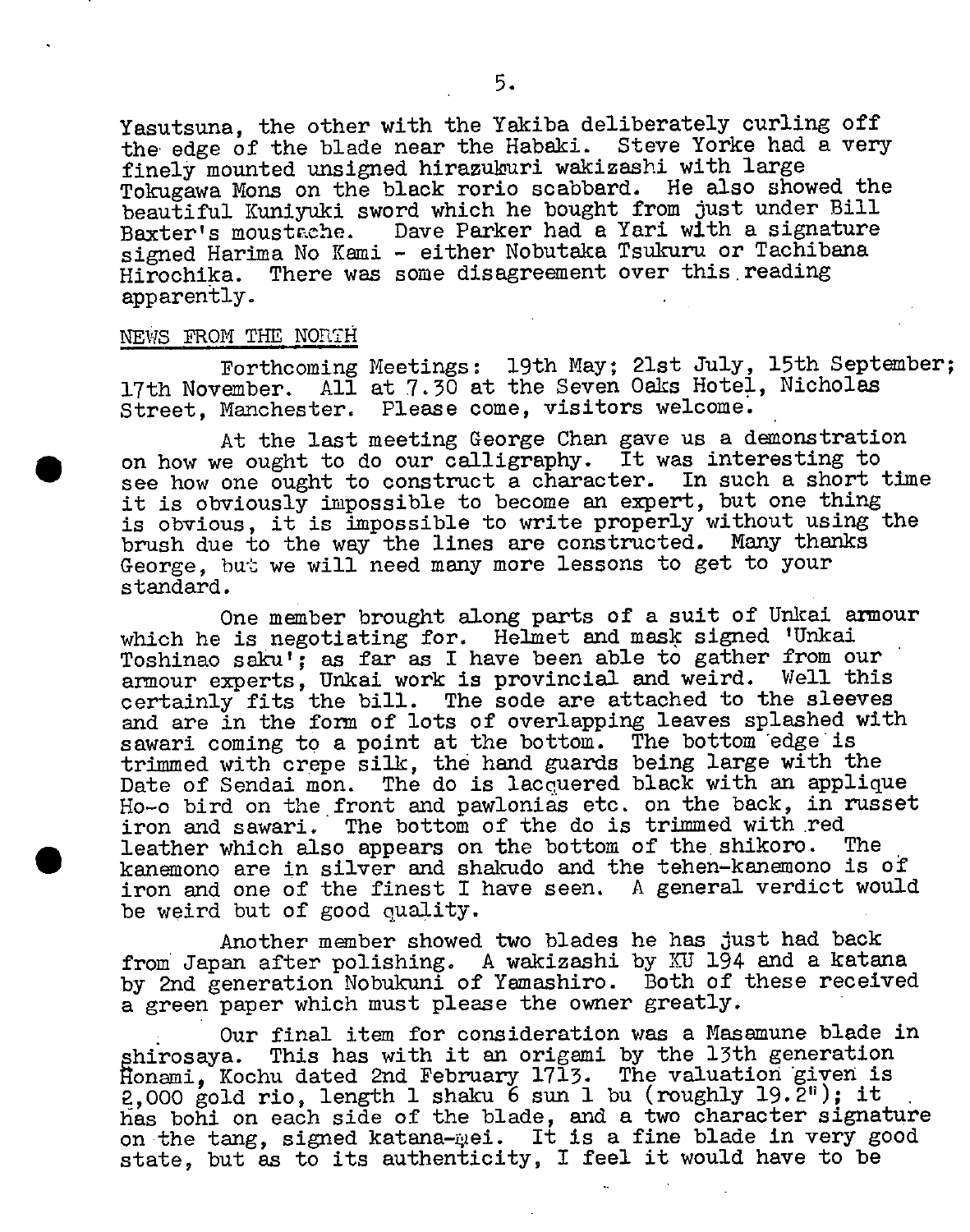appraised again in Japan to make it unimpeachable. There is another Masamune in the Liverpool Museum, signed tachi-mei; of the two I prefer the one without origami though here again the only way to make it a tsacred **COWt** is to send it to Japan for appraisal.

## DISCOVERY OF JAPAN

There are still copies of this book by Michael Hardwick available. There seem to be a large number of tight-wads in the Club. Go on, spoil yourself and let the Club benefit. Send your 6/- to: Syd Divers Esq, "Hunters Moon", Aspley Guise, Bucks.

## A REMARKABLE NEWS ITEM

Baron Loof Lirpa, one of our Swedish members, has discovered whilst cleaning out an old store-room in his family castle, a large lacquer box containing three swords of incredible importance. The box is 18 ins.  $x$  18 ins.  $x$  3 ft. in gold lacquer of the highest quality and set with the Imperial Mon. Inside  $\overline{of}$  the highest quality and set with the Imperial Mon. the cover are the personal seals of 13 consecutive Emperors to whom the treasure was entrusted upon their accession. The three swords are mounted as tachi and fit into a special rack inside the box. The blades are by Masamune, Sadamune and the Emperor Go-Uda (1275-1288). Each one is in mint condition and signed. Of great significance is a small solid gold Fumibako fitted into the main box which contains a letter by Masamune himself giving the history and authenticity of the blades. This letter has been subjected to the most rigorous scientific calligraphy tests, the ink being dated by the Radioactive Carbon Method, and has been pronounced genuine by the highest Japanese authorities. Until this discovery only the Emperor Go Toba was thought to have made swords but here is an actual Tachi blade by the Emperor Go Uda, signed with a 32 petal double chrysanthemum and Go Uda Saku. Masamune writes that this was made by the Emperor to celebrate the destruction of the Mongul fleet in 1281 and the sword is named "Divine Wind Barbarian Slayer of the Honorable Gods" in gold on the ura of the tang. Incidentally, Masamune supervised the furnace personally, and the Lords of Sendai. and Awa assisted as hammer-men. The blade is made in the Soshu tradition at its most flamboyant. The Sadamune is unique in so much that it is the only known signature of this smith. It was made as a gift to Masamune upon the marriage of Sadamune to his favourite niece and according to Masamune's letter, surpasses the quality of any of his own blades. It was the very blade which Masamune used to cut off the hand of his pupil when trying to steal his tempering secrets.. This blade was named by Masamune in gold "Offending Hand Remover". The last blade is by Masamune himself and displays all the mastery expected from the greatest smith. In the letter Masamune states that under the Habaki was his fingerprint to act as a further guarantee of authenticity. The excitement was tremendous when the sword mounts were removed and the Habaki slid away - there was, indeed, a perfect finger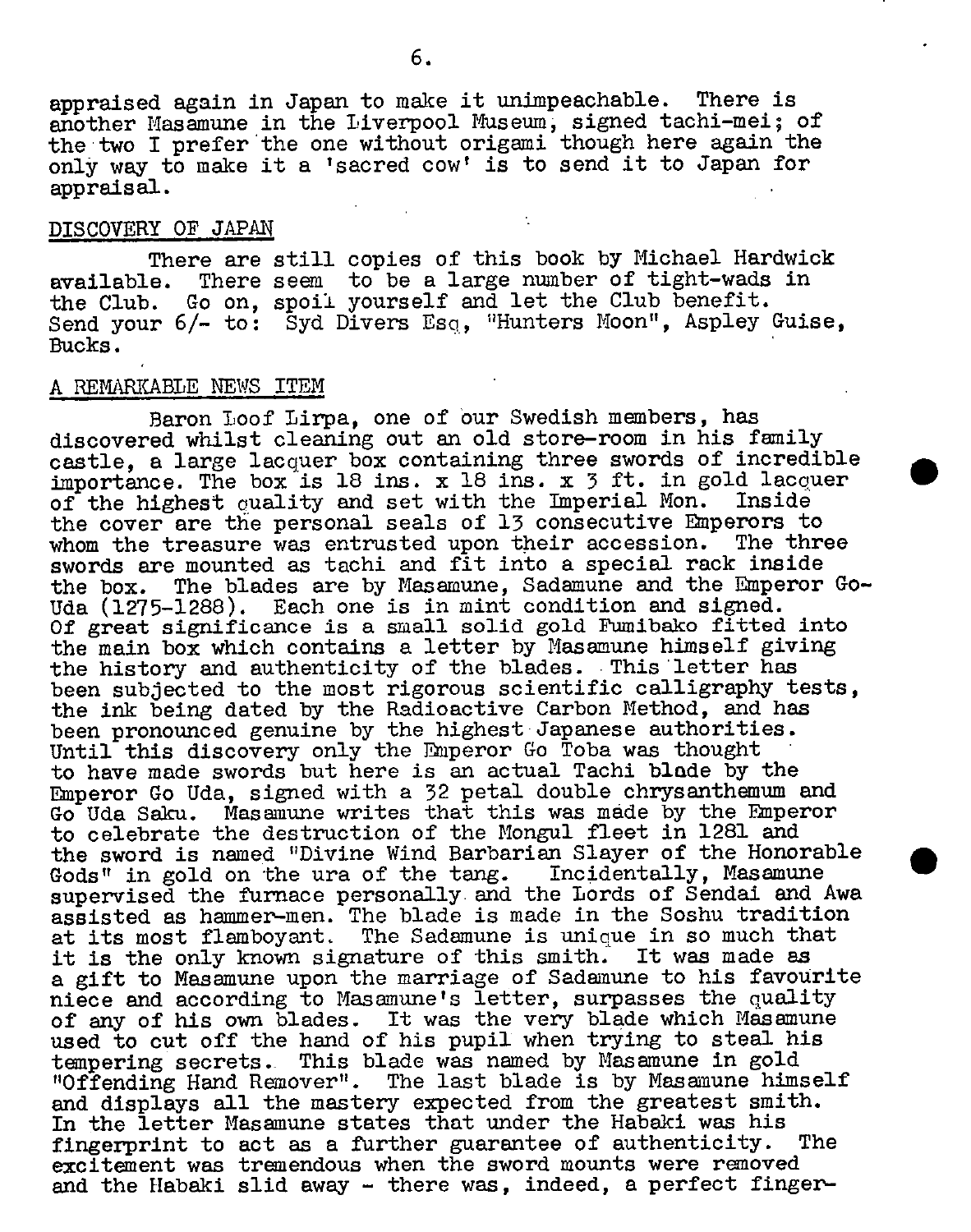print etched into the blade by natural corrosion. By use of the great computer at Berkley University, in California, this fingerprint has been positively identified as Masamune's left hand forefinger at the age of fifty-six when at the peak of his powers. Much information is hoped to be gained by further study and the intriguing question of Masamune's European origin finally settled.

 $\mathcal{A} \in \mathcal{N}$  .

The mounts of the swords are of Royal quality, solid gold and superb 13th century lacquer; the Go-Uda sword being  $\therefore$ set with 18 rubies and 29 large pearls of beautiful lustre.

The Baron explained that the swords were acquired in the 1860's by his great grandfather, the Graf Sven Christiaan Loof Lirpa, who was commissioned by the Ichiryu Zen Buddhist sect to build a series of sauna baths adjacent to their main temple in old Nara. By the physical exhaustion of prolonged bathing along with deep Zen meditation, these Spartan monks achieved Nirvana. In utter gratitude for this service, these monks opened the nearby Shosoin and removed these treasures as a gift to the Swedish gentleman. They had originally been placed in the Shosoin by the Emperor Go-Uda and since the temple inventory was for its original earlier objects, these swords. were not contained thereon. Further, since the temptation of theft would be so strong if they were well known, only the Emperor upon his accession was shown the swords in conditions of strict secrecy. Hence, there was no official record and the discovery has caused unprecedented excitement.

The Japanese Government are anxious to recover the treasures and have offered Baron Loof Lirpa 5 million Koku of rice. the traditional method of payment. However, this would infringe the strict Swedish law concerning the importation of foreign cereals, which if waived might well affect Britain's entry into the Common Market. Delicate negotiations are under way and U Thant has been asked to mediate. Extreme Japanese Nationalists ettired as Ninja have been seen in the vicinity of the family castle and at the time of writing, Baron Loof Lirpa has been forced in hiding until the disposal of the swords is completed.

### ARTICLE

 $\bullet$ 

Once more we thank the Southern Californian To Ken and Yazu Kizu for the following article which we have pleasure in publishing for our members.

SWORDSMITHS OF KAGA PROVINCE IN THE SHINTO ERA by Yasu Kizu. Japanese Sword Club of Southern California. Talk No.31.

• After the age of the Civil Wars in the late Muromachi era  $(1530-1600)$ , two powerful men became Lords of two northern provinces, Echizen and Kaga.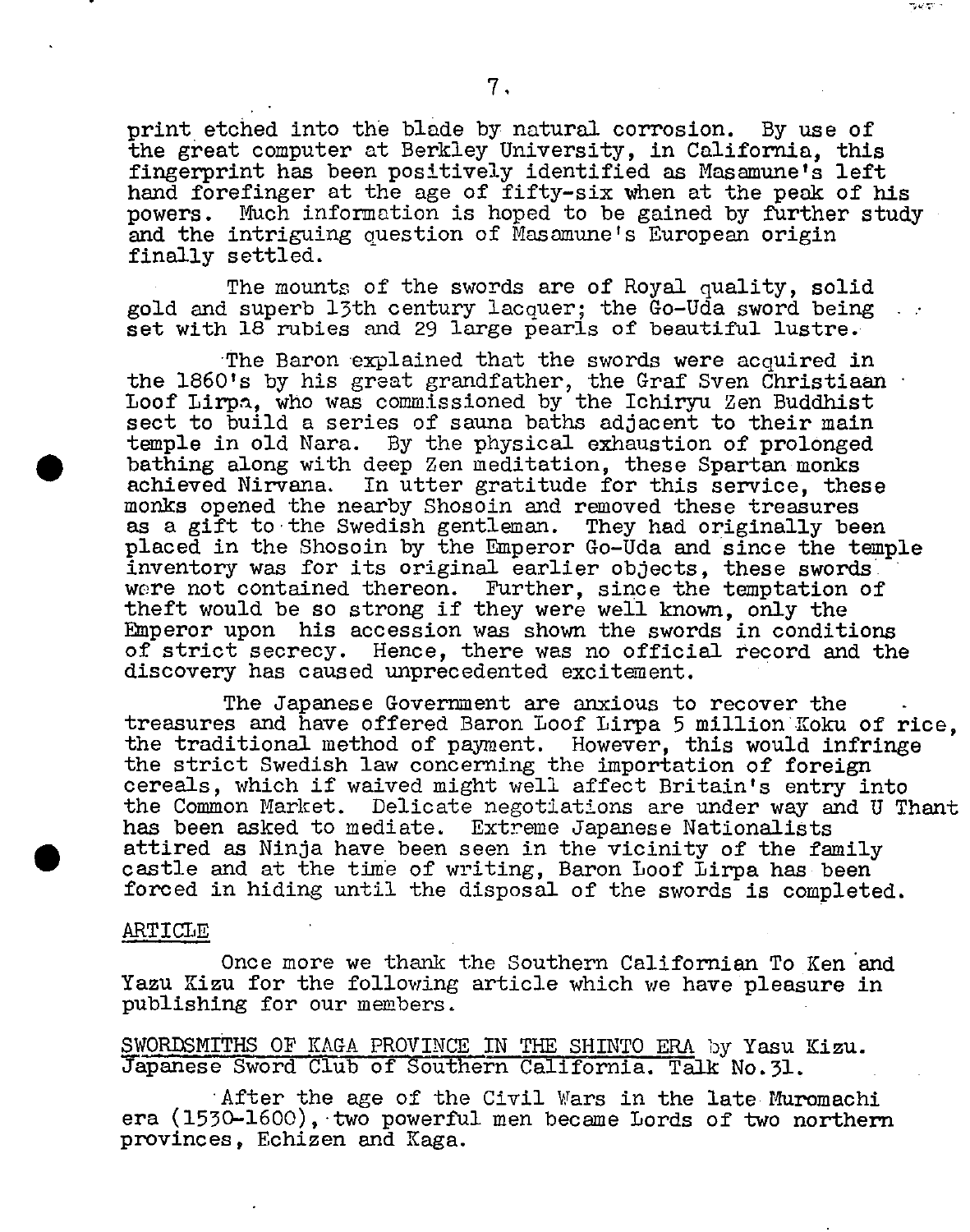One, Lord Yuki Harumoto of Echizen was succeeded by his son-in-law, Hideyasu, whose father was Iyeyasu, the first Tokugawa Shogun, with a fief of 320,000 koku of rice (at that time a koku was about 335 pounds).

The other was Lord Mayeda Toshiiye of Kaga with a fief of 1,127,000 koku of rice.

Thereupon, many swordsmiths from other provinces moved into both of these provinces, adding greatly to the number of smiths of several lines and groups who were already active there since Koto times. Among them were Sanekage, Fujishima and Nobunaga \*

In the early Shinto period two smiths in Kaga became famous. They were Darani Katsukuni and Kanewaka. The Darani Group, a branch of the Fujishima Tomoshige line originated in 1400 or so,but Katsuiye and eight generations of which four were Koto, continued until 1752. Their blade characteristics in shape, grain and temperlines are similar to those of the Mino School smiths of the late Koto period.

Darani Katsukuni, considered to be the most skilful in the group and one of the representative smiths of Kaga, had signed Iyeshige in his early years. He changed his name to Katsukuni in 1661 when he received the title of Iyo Daijo. Seven generations continued to 1880. Characteristics are as follows:

- 1. Made mostly katana and wakizashi, shallow curvature. low ridge line, and medium point.
- 2. Finely forged iteme wood grain with a white tinge appearing on surface.
- 3. Temper lines are suguba, small irregular, and a uniform sanbonsugi three cedar trees pattern resembling that of Mino Kanemoto, with some nie at the bottom of each pattern.
- 4. Boshi lines are irregular and suguba having hakkake brush marks at tip.

.

- 5. Carvings are very rare.
- 6. Tang end is lopsided triangle called iriyama-gata. Pile marks are horizontal, slanting and slanting on flat ground with horizontal on shinogi surface.
- 7. Signatures are Katsukuni KA 1446; Kashu Kanazawa ju Tachibana Katsukuni; Iyo Daijo Darani Katsukuni; and others.

Blades by the first Katsukuni are rated Awaza-mono or Great Sharpness, and those by the second Katsukuni as Yoki Waza-mono or Superior Sharpness.

Kanewaka of Kaga was famous not only in that province but in the whole country. He was a son of Yomosuke Kanewaka of Mino who moved to Kaga in the early Shinto era.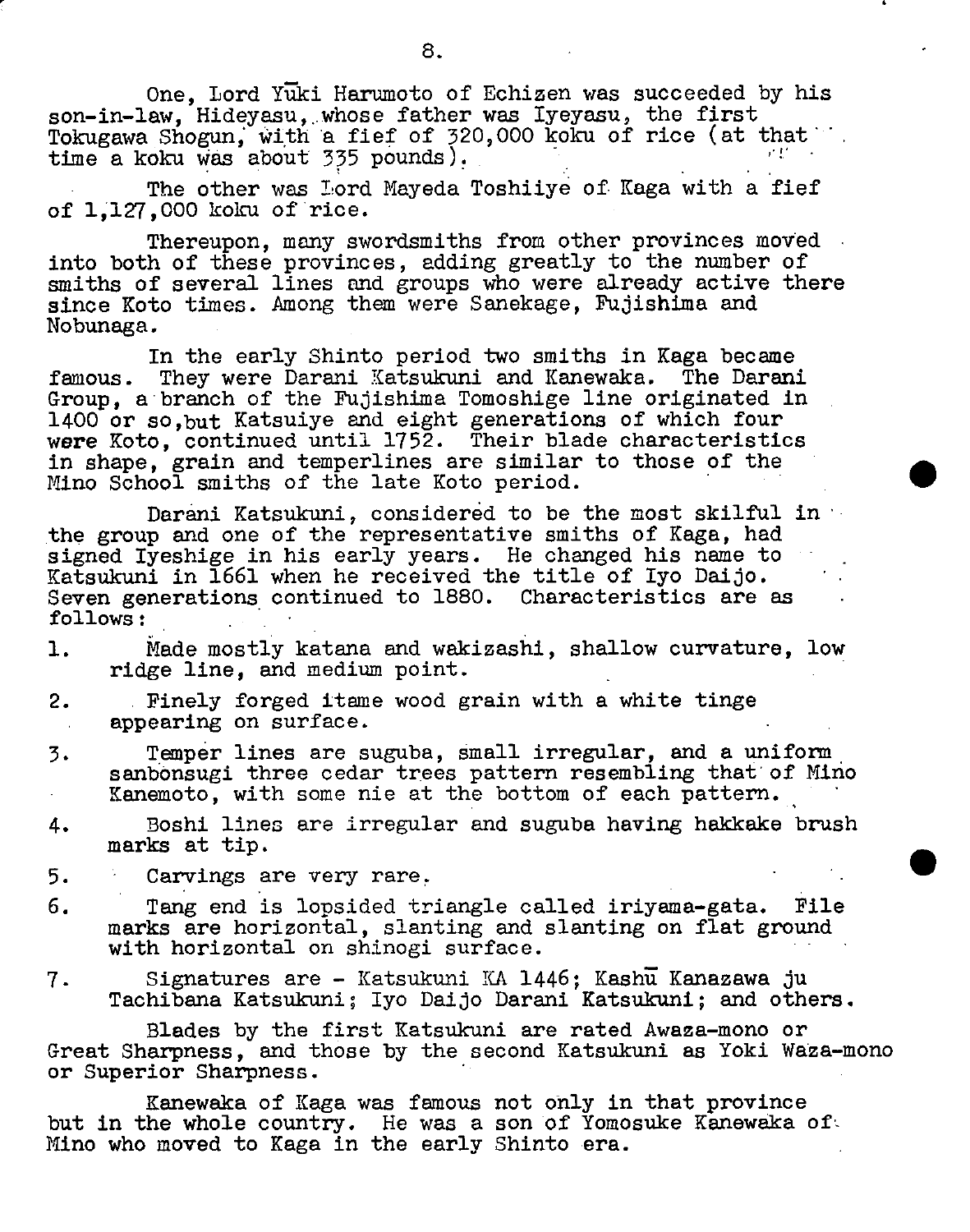He was a son of Yomosuke Kanewaka of Mino who moved to Kaga in early Shinto times. His name was Tsujimura Jinroku. He received the title Etchu no Kami in 1619 and changed his name to Takahira. He died 1627. His blade characteristics are:

- 1. Made mostly katana, wakizashi and tanto. Katana and wakizashi shapes are - shallow curve, low shinogi line, elongated medium point. Two types of style, wide flat body, 12" or longer the other is regular flat body tanto, comparatively short with thick straight back. tanto: one is Soshu and curved a little;
- 2. Surface grains are finely forged wood or burl mokume mixed with masame straight of rather coarse texture, the large wood grain plainly visible, all having surface nie and a bright clear look.
- 3. Temper lines are large notare wavy mixed with irregular, suguba, gonome mixed with choji, and large box-shaped gonome • having sunagashi or sand-floating lines fonned by nie at the bottom of the box shapes. This is said to be Kanewaka's creative characteristic.
- 4. Boshi lines are straight with small round turn-back, having hakkake brush marks, and crumbled irregular patterns.
- 5. Carvings are rare, though grooves are seen on some katana and wákizashi. Occasionally found are delicate horimono on tanto.
- 6. Tang ends are kurijiri chestnut shape. File marks are slanting.
- 7. Signatures are:- Kanewaka KA 1299; Kashu ju Kanewaka tsukuru; Etchu (no) Kami Fujiwara Takahira, TA 188; and others. others. The contract of  $\mathcal{L}$  is the contract of  $\mathcal{L}$  is the contract of  $\mathcal{L}$

Five generations of his line were active until. 1735.

Kanewaka was so famous that his blades have been called "Kaga Masamune" meaning "Masamune of Kaga Province".

It is said that some of his blades which have the appearance of Koto work have often been passed off as those by Shizu Kaneuji KA 1278, and Kanesada KA 920, both of Mino, and as those of Muramasa of Ise province. There was a saying going around in Kaga province in the Edo period that goes something like this -

> "!To a Samurai, even if his rank is low, who wears a Kanewaka. sword, I em willing to give my dearest daughter as his bride."

### NOH THEATRE

Making its only appearance in the United Kingdom at the Brighton Festival, the NOM Theatre of Tokyo: Nihon Nogaku Dan will perform at the Dome on the 15th and 16th May. Time of performance is 8 p.m. on Friday 15th, and 3 p.m. on Saturday 16th.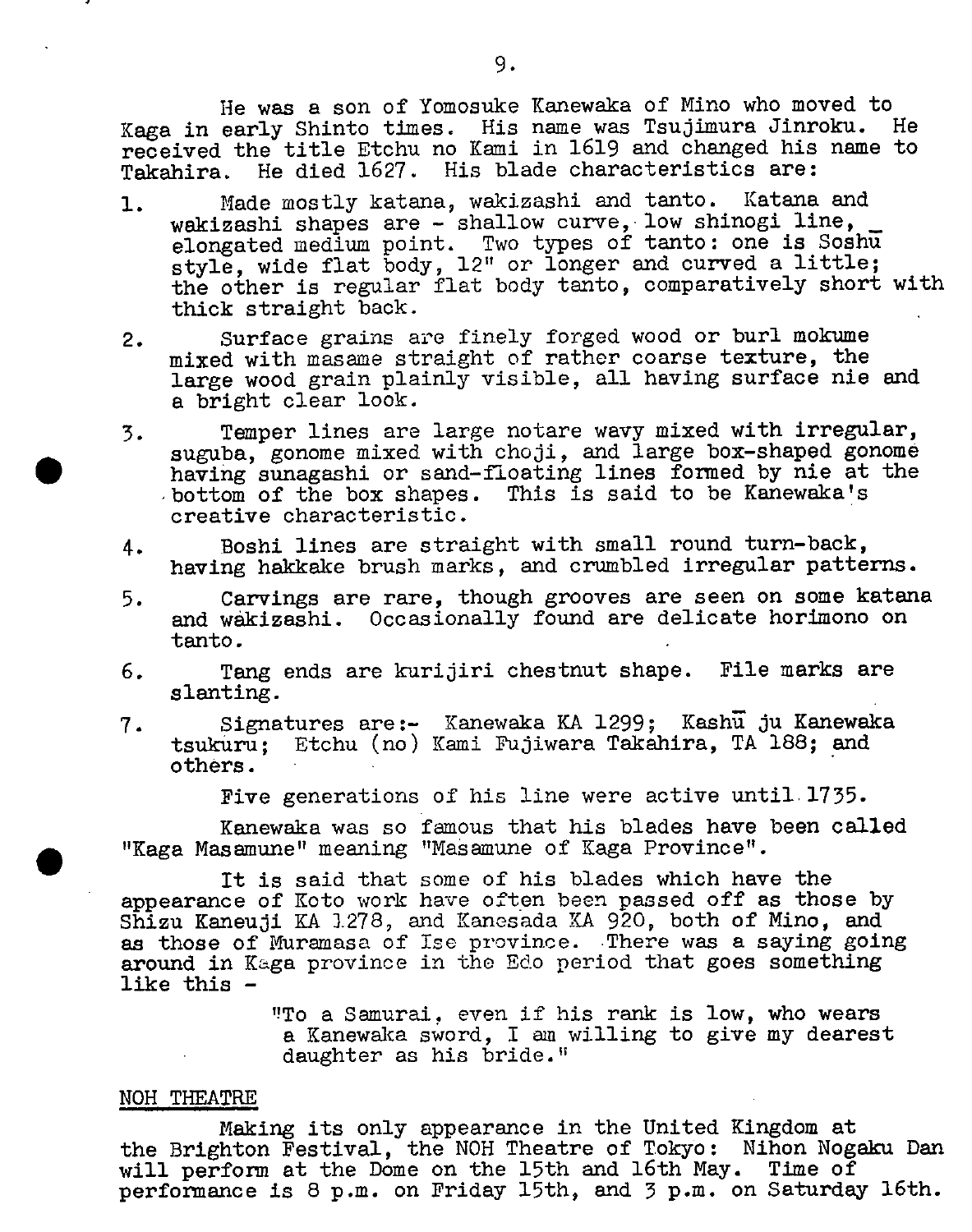10.

Prices on Friday are: 21/-; 16/6d; 13/6d; 11/6d and 8/-. On Saturday,  $15/-$ ;  $12/6d$ ;  $10/-$ ;  $7/6d$  and  $5/-$ . Tickets from:

> The Dome Box Office, 29 New Road, Brighton, Sussex. BN1 1UG

It is also hoped that there will be an exhibition of Japanese Flower Arrangements, Tea Ceremony and Graphic Art and Photography.

## APOLOGY

For some unknown reason and without any plausible explanation, a garbled and altered version of the following poem by Capt.Raymond Johns has appeared in the current issue of the Journal. We have fully apologised to Capt.Johns and do so now publicly. To make some slight restitution for this unpardonable error we publish below the true version as it should be in the Journal. If members would care to note this if they already have a Journal we would be grateful, meanwhile we are having printed an insertion slip to be placed in Journals to be sent out in the future.

#### ICATA1MEI

## by Raymond Johns.

Pride of a thousand years, stainless and terrible, Flood-water powerful and plum-blossom fair, Sharp as the ice-wind coming from the mountains, Bright as the mirror when a Queen binds her hair.

Nestling in silk and the lacquer's gleaming darkness: Live flame, leaping to the war-conch's bray; Bright are the blades of the heroes of Yamato Where the banners are tossing and the war-horses neigh.

Treasure of the Prince and friend of the warrior Guarding, though guarded like a royal maid; Touchstone of honour and pattern of perfection - Hear, then, the singing of a Samurai blade!<br> $\begin{array}{ccc}\nx & x & x\n\end{array}$ 

 $x$   $x$   $x$ 

'Nunechika made me in the mountains of Yamato, White-robed and purified with incense and prayer. Iron from the hillside, singing to the anvil, Many days he wrought me, lapping me with care.

"Lovingly he tempered me in the Summer moonlight, Prayed the Gods to make me mettlesome and tough: Hachiman the mighty stood to see the quenching, Hearkened to my hissing and said it was enough.

"Brightly and cunningly polished they and mounted me Carved me with the name of Bishamon of the Spears: So I took the sunrise of the dawn millenial And swept like a comet down the long warring years.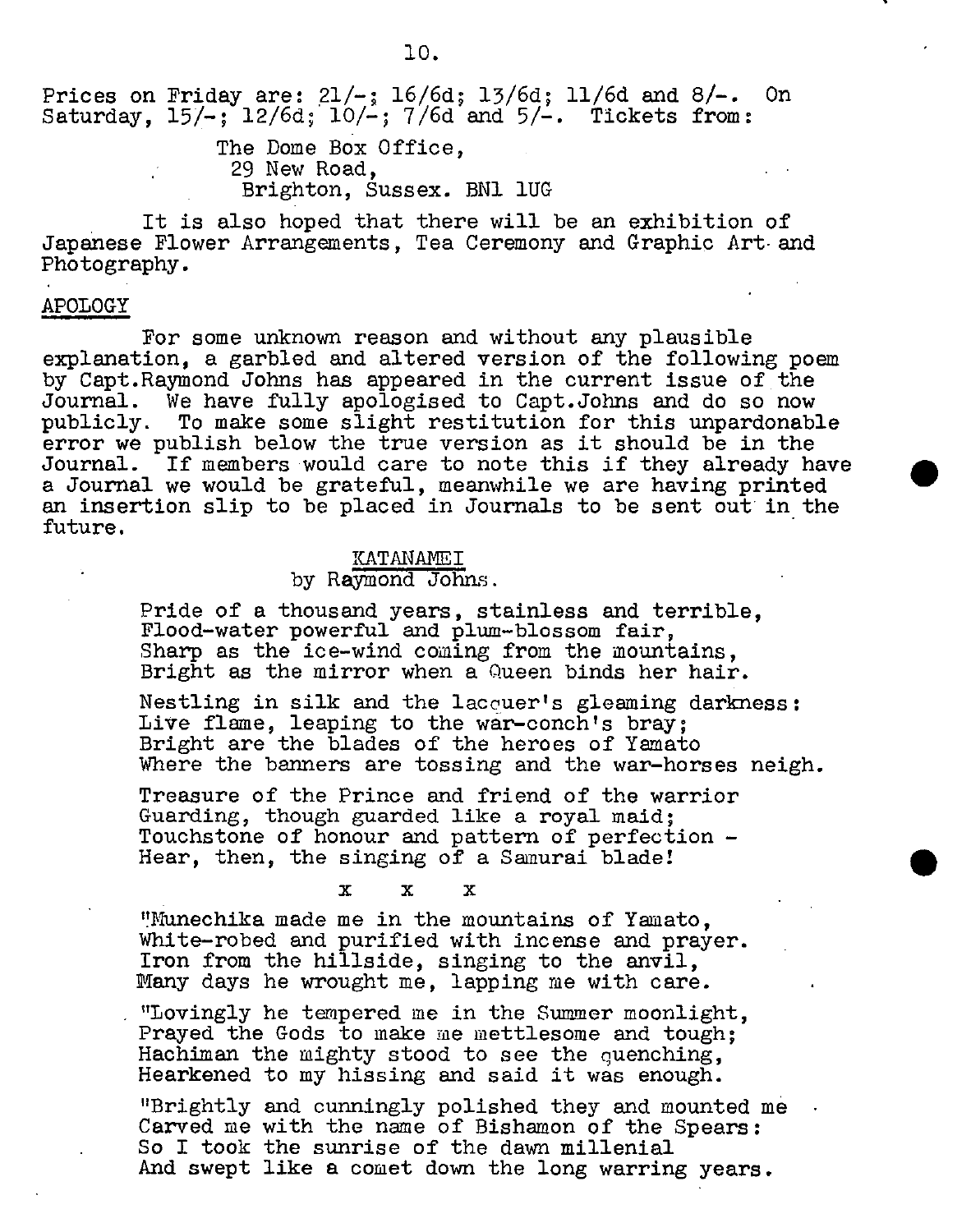"Swinging through the fight as the lighting through the cloud-wrack

Softly singing to myself in the little ancient tunes; Mingled with waters of Minatogawa -

Gallant blood has trickled in my runnels and my runes.

'Catching the crimson of the battle sunsets, leader of the vanward since Dan-no-Ura Bay, I have lived! Servant of the Son of Heaven, Cherished in the throne-room and trusted in the fray.

"Joy of the victor and solace of the vanguished. Ultimate mercy to a low-drooping head;<br>DRAW! But remember who are standing with me Shades of the unforgotten, unforgetting dead."

 $\mathbf{x}$   $\mathbf{x}$   $\mathbf{x}$ 

Grip with the silk-square and hands not unworthy,<br>Ho your breath in awe as the blade flashes free; x x x<br>
Edged with the silk-square and hands not unworthy,<br>
Ho your breath in awe as the blade flashes free;<br>
Edged with the salt-spray on the rocks in storm-time, Curved as the far-off horizon of the sea.

> Limpid is the graining as ripples in the moonbeams Fair as the pathway of honour - and as hard. Yet,in the peace of a scented Summer night-time, Golden flowers blossom on the hilt and the guard.<br> $x \times x$

Did you hear them calling, the Ushers of Valhalla, Calling to your comrades where the great guns roared? Blood is the Redemption, sacrifice is glory  $-$ Hilt to your lips for the Spirit of the Sword!

## SALES ROOM REPORT by Bon Dale

•

There has been a great deal of sale activity since the last Report in the last Programme. All this activity came to a head on the same day, March 10th. By some profound cataclysm both Sotheby's and Christies found themselves to be having a major sale of Japanese arms and fittings on the same day. Not to be outdone, the new small contender in the field, Elliot & Snowden also had a sale of Japanese swords on that day. Who was at that sale I can't imagine, but that is perhaps where all the bargains were. Fortunately, Sotheby's was a.m. and Christies p.m., but it was still a long hectic day and I pray it never happens again..

On such a feast day it is impossible to detail all the lots and prices fetched. At Sothebys there were some interesting swords which fetched not unreasonable prices. For example, Lot 1 was a very fine unsigned wakizashi, the blade had a remarkable and distinctive hamon and was in excellent condition. I shall look forward to learning who the swordsmith is, for I had great pleasure in buying this sword at £60. I have often found that even if Lot 1 is good it's also cheap! It seems to take a few. lots to get all the protagonists into their stride! Having put that into print, I suppose it will never happen again. Lots 2 and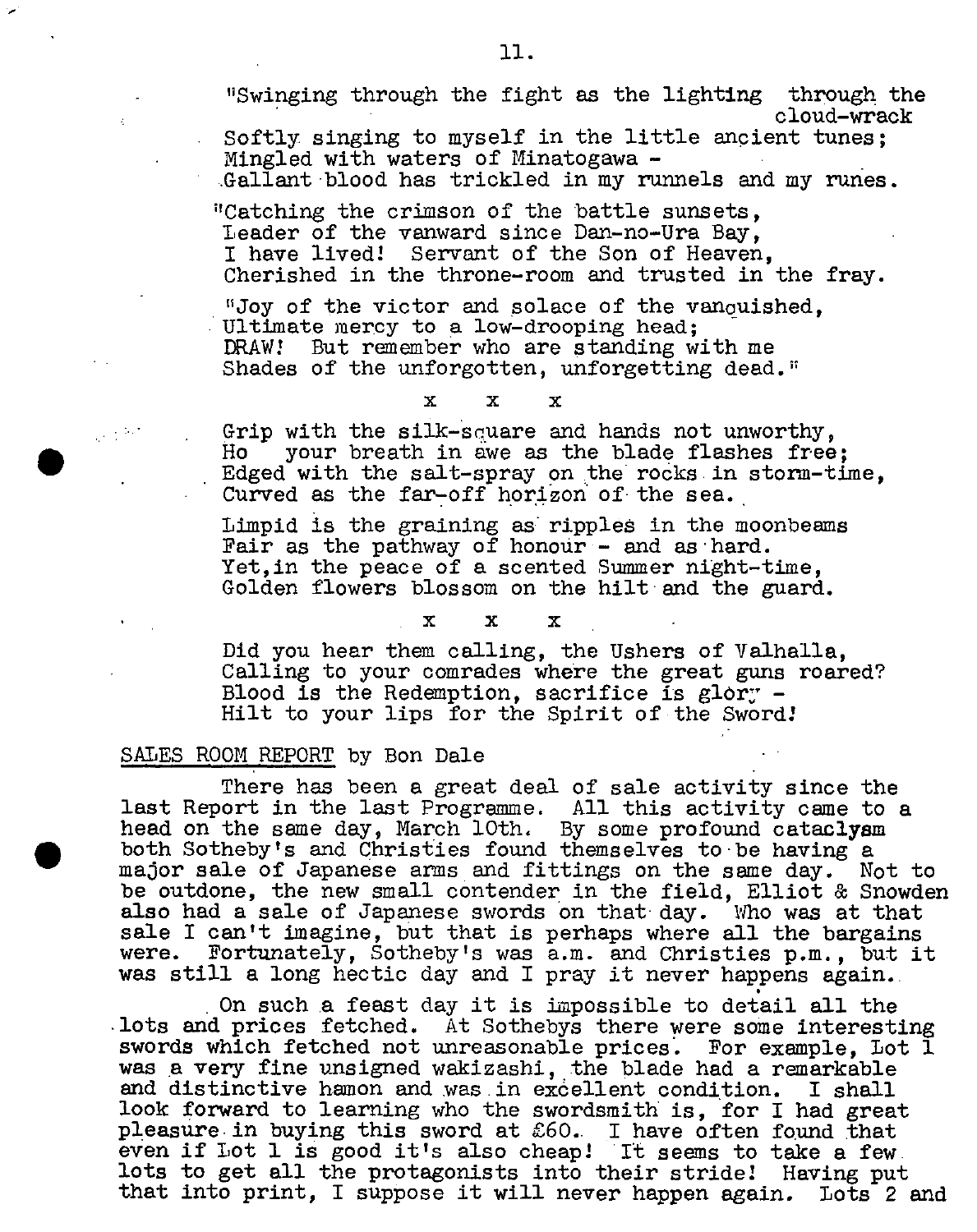3were withdrawn; Lot 4 was an interesting katana which sold for  $E70.$  On looking at my catalogue again, I discover that Lots 5.6. 7 , 8 & 9 were also all very interesting and that they all went to the same buyer as lot 1, for prices from £28 to £160. Perhaps I should amend my statement above, and say it takes 10 lots for the rest of the place to wake up!

Three particularly fine aikuchi were on offer at Sothebys, all of which Iassociate with the "Tomkinson de luxe" class and kind.: These made £350, £420, £220 for lots 23 to 25 respectively. . Expensive but, where do you see dirks like these nowadays? Answer, only in Museums. I think Sir Frank Bowden paid the top price here as he did for another very fine aikuchi at Christies in the afternoon; this was Lot 181 which made 500 gns. Quite a pair, well beyond the means of the buyer of Lot 1.

The tsuba at Sothebys were numerous and very good on the whole, some exceptional. Many good tsuba sold for reasonable prices again; "reasonable" now seems to mean anywhere between about  $\mathcal{E}40$ to £70. Although some quite nice guards sold for much less. With so many very good tsuba in the sale it was to be expected that records would be broken and indeed they were. Prices from £100 to well over £200 were commonplace. Lot 47, a very fine Kenjo tsuba with beautiful gold nunome and kebori inlay made £200. The preceding Lot 46, a fine Kaga tsuba of shakudo, with incredibly accurate inlay of the Eight Views of Omi went for a cool 2560. Lot 100, a nice Nagastune, shakudo nanako with two Manzai dancers in relief, ex various collections went to £600. A well known illustrated piece from "Hawkshaw" by Riounsai Moritoshi. made £650, Lot 128. This was topped by Lot 132, Someya Tomonobu, a polished shakudo tsuba with distinctive chiselled relief of a landscape in gold, silver and shakudo, £720. All of these were put in the shade by a price of £1150 paid for lot 126, a "magnificent Shibuichi tsuba" by Seiryoken Katsuhira, subject the three Sake Tasters. This was ex Gilbertson, Boyle & G.G.Davies collections; it was bought by a private collector and is now in a collection which befits its magnificence and previous pedigree. The record for the sale was eventually attained by Lot 246. This was a fine sentolcu tsuba, quite small however, but signed by the almost legendary Umetada Mioju. To judge this is quite beyond my knowledge, it certainly looked like the few illustrations one sees of such tsuba, but I'm willing to believe it. It soared to a record price of £1250, and it takes two to make a figure raise to those heights.

To the reader in far away places, how I often sincerely wish I was there too; this talk of hundreds and now over a thousand pounds for a tsuba must be depressing. (Unless he is sitting on a chest full!). But do not despair, above I have only made a story out of the high prices fetched. I haven't stressed enough that even in these sales tsuba and fittings sell for as little as  $£6$ (lot 6); there were lots here which were around £10 and many under £20.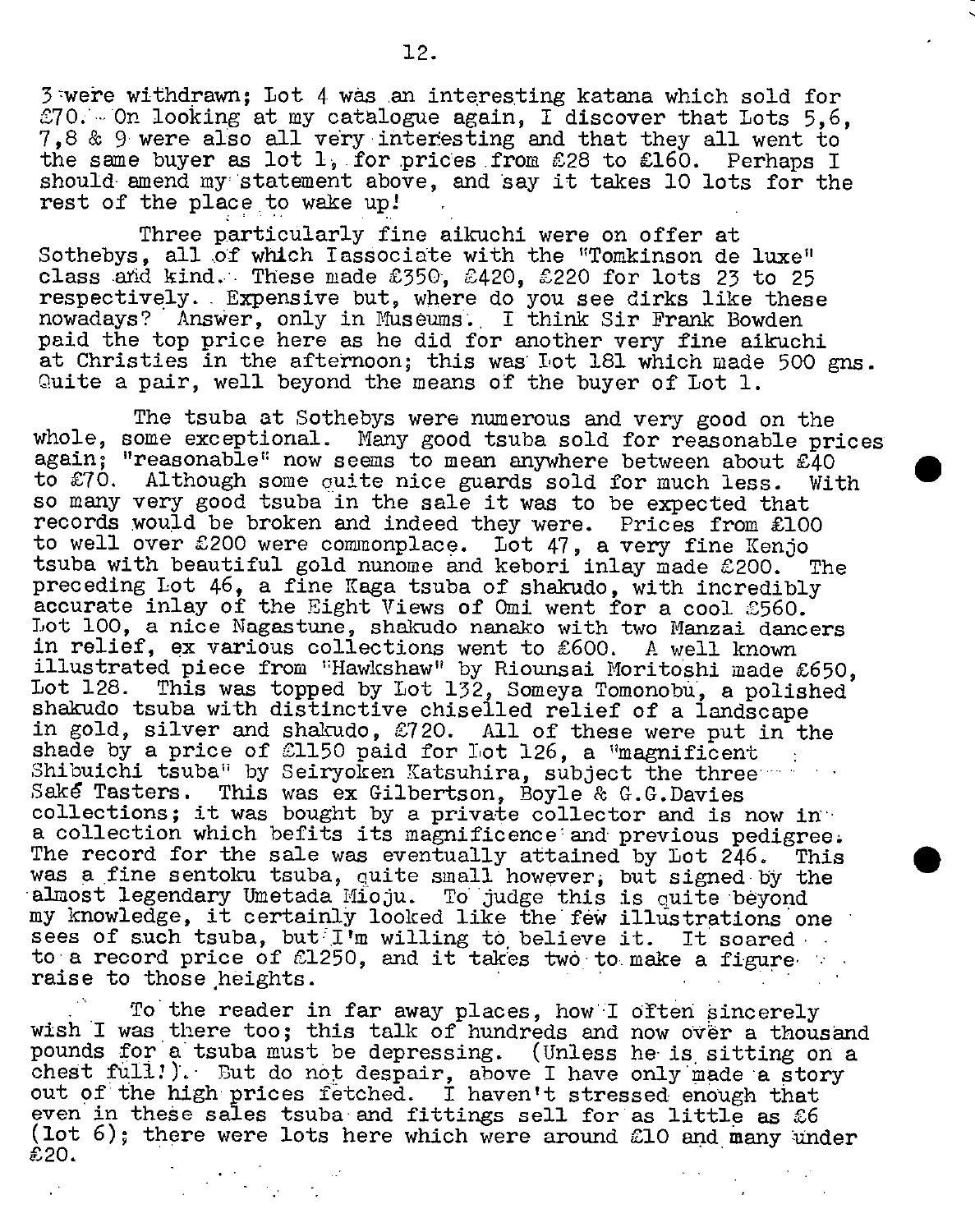This was even more apparent in the afternoon at Christies, where the tsuba on the whole were not as magnificent, but where there were some good lots, of more than one tsuba. For example, Lot. 94 "An interesting Namban guard derived from a European small sword guard; a pair of guards for a daisho with tea ceremony utensils; and three other guards". Six sword guards in the lot, of not bad quality, price fetched 30 gns., or if you prefer it £31.10.0d. What ARE Christies going to do when we go "decimal"? Anyway, to prove the point, do not despair, the above is only £5 a tsuba and sometimes in mixed lots it's less. Many single tsuba here of nice quality went quite cheaply averaging around the £30 mark. I think the top prices were for Lots 121, a heavy silver guard of three horses by Kanasugi Tomonaga, 420 *gus.*  And Lot 123 a fine guard by Shoami Bokuden which I understand was somewhat of a rarity, 240 gns.

I cannot close this over-long report without remarking on the two remarkable swords at Christies :bout which there has been • much trumpeting for at least the last two months. This is understandable because they were certainly designed to impress the beholder, dripping with gold and resplendant in glowing lacquer and coloured sageo, tsukaito, etc. Personally, I found their appearance disappointing. I had expected something magnificent in refined Japanese taste; I can think of two swords in the Par Eastern room at the Victoria & Albert Museum which adequately fit that description. In my impression, those at Christies were European in taste, the sort of thing which impressed the early tourists to Japan in the 1880's. The blades were kinzoganmei Nobukuni, and "generally attributed" to Kaneuji. What  $\tilde{I}$  cannot understand is, as these swords had recently come from Japan, and as it was announced weeks ago that they were expected to fetch something in the order of  $\&5,000$  each - why? - no documents to support the above attributions? "Documents lost" will not do, whatever secret motives are hinted at. To secure N.B.T.H.K.Shinsa in Japan costs about 30/-, sessions are held once a month or thereabouts. Why weren't these blades submitted for shinsa before leaving Japan? I'm no advocate of buying "with ears" but surely swords which are expected to fetch that kind of money ought to have more authentication than "generally attributed" - by whom, may one ask? In these days of ease in obtaining top Japanese expert opinion a good sword should have a "paper" when it leaves Japan. It is still only an opinion, but it is the best available.

In the event these two swords were seen to be sold for 2,600 gns. and 5,400 gns.each, although in the "Times" next day the Nobukuni was stated. not to have reached its reserve price.

Finally from the meditative to the ridiculous I must end this sale report with a footnote to the previous report. This concerns the ultimate fate of the Bizen Ichimonji Norimune, sold in Sothebys last December for £2,000. A recent letter from Han Bing Siong contains the following passage. I quote  $-$  "In the Schweizerisches Zeitung of February 16 there was a photograph of the Bizen Ichimonji blade purchased by Dr.Zoellner. It was used to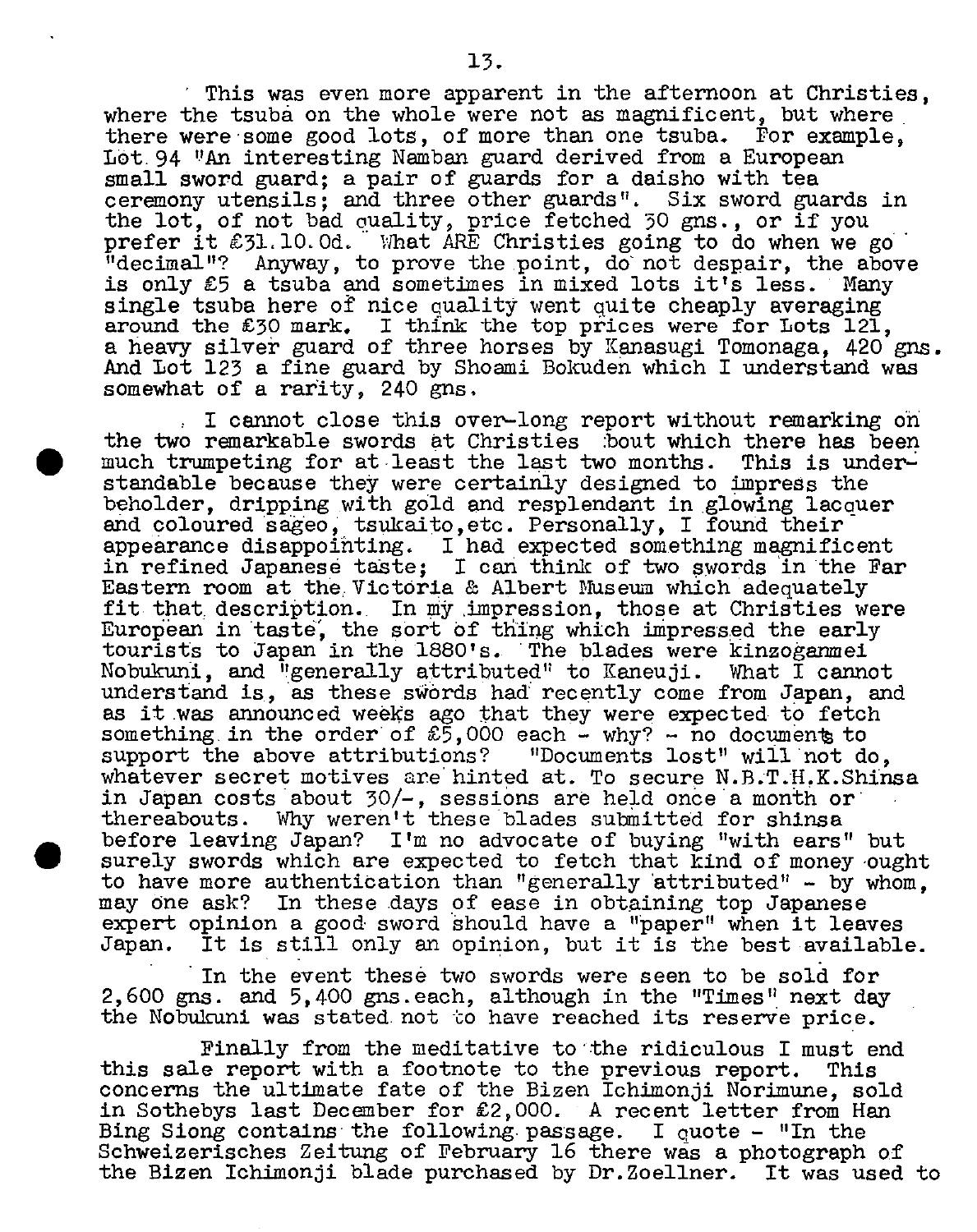cut the wedding cake of his daughter who married Dr. Christiaan Barnard! I don't believe Dr.Zoellner is a real collector of Nihonto. Probably he bought that blade only for the occasion of that wedding. If so, then it can be expected that the blade, now undoubtedly with some scratches, will turn up for sale again.<sup>*</sup>* 

## OSHIGATA

Members may have difficulty in taking good rubbings. Member Nowell has sent me some beautiful 'rubbings'. He deposits carbon, from the smoky part of a candle flame upon the tang and then sticks down a piece of Sellotape to which the carbon adheres. The sellotape is then removed and stuck down on a piece of white paper. It is a good alternative method with very clear results.

#### SWORD POLISHING

The Society will arrange for the repolishing of swords in Japan. This will normally take about **six** months from despatch by our shippers in London to return here from Japan. The cost cannot be estimated exactly, depending on the length and condition of the blade and the services required. Very approximately it will be £40-£50 for a long sword, £25-£30 for a short sword at maximum. The services available are: Repolish; Shirasaya; Wooden Habaki; Tsunagi (wooden blade for mounts); Shinsa (certification of authenticity by N.B.T.H.K. panel of sword experts in Japan). A deposit of £25 is needed for a long sword, £15 for a short sword. There is no limit on the number of blades which can be sent at one time by one member. Each blade must have attached a label giving name and address of owner; swordsmith if signed; services recuired; repolish, shirasaya, etc. The estimated prices above include transport and customs clearance charges etc. which are divided between all members included in a batch of swords. The Society makes no charge or profit. Blades for repolish and deposits payable to the Society should be sent to K.D.Parker, 17, Strickland Row, Wandsworth, London S.W.18.

#### NIHON TO NEWSLETTER

New members will like to know and others be reminded of a venture started in Japan in January 1968, by Albert Yamanaka and Associates. The Nihon To Newsletter is a bi-monthly publication, in English, 30 plus pages, on Japanese swords and its related fields. Packed with information from authoritative Japanese sources, there is no other publication in English which can offer such a wealth of knowledge to the serious student of the sword. Members wishing to subscribe to this non-profit making publication should write to:

NIHON TO NEWSLETTER, C.P.O.Box 967; Tokyo, Japan. Enclose: Name, address, City, State, etc. and remit Twenty (20) U.S.dollars or equivalent. Bank Cashiers cheque only - NO personal cheques.  $\sim$ 

 $\sim$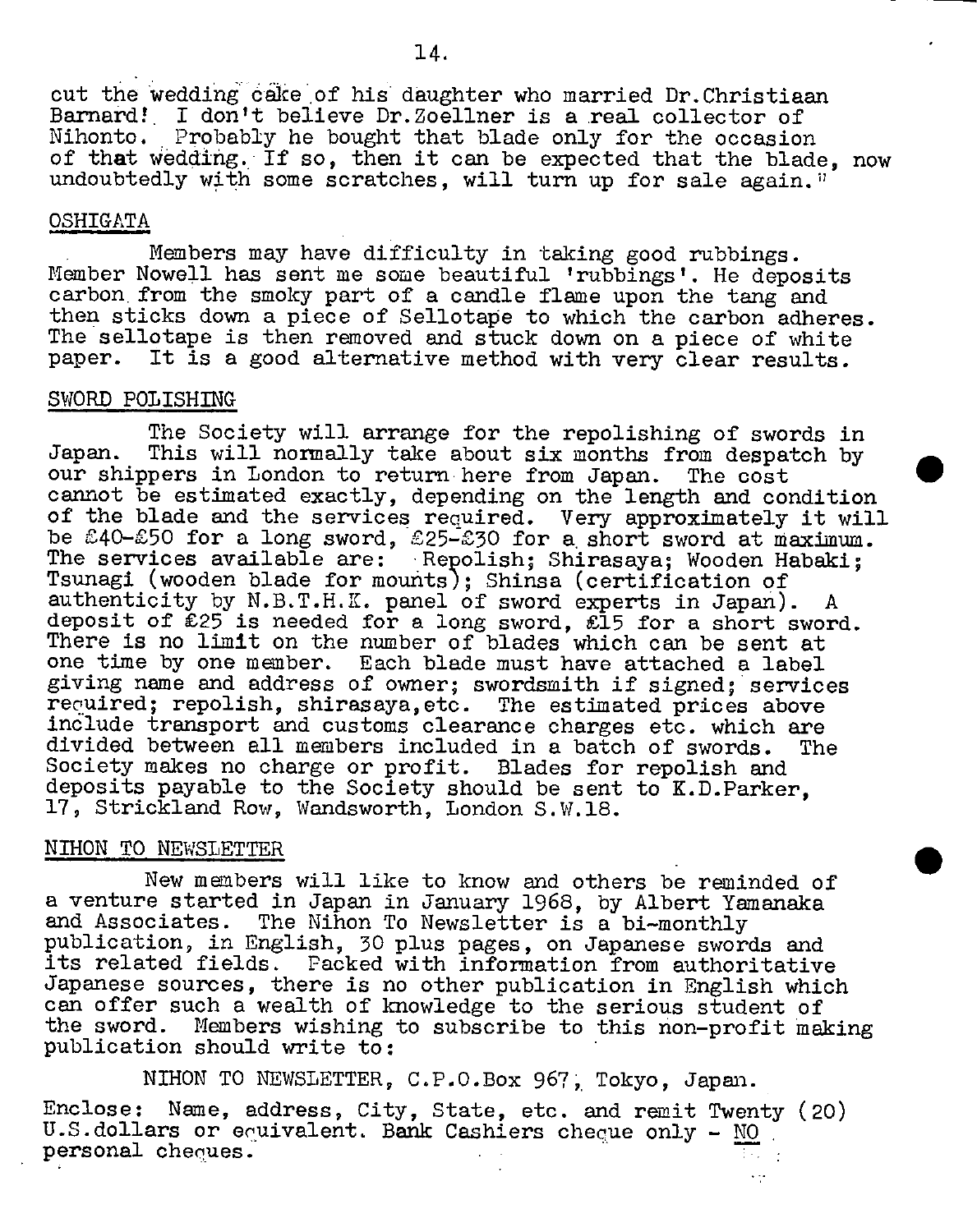## AIR MAIL POSTAGE

For overseas members wishing to have their Programmes sent air mail, the subscription rates are increased as follows:

| Europê i |                               | . £3. – . – . |
|----------|-------------------------------|---------------|
|          | $U.S.\bar{A}$ . and elsewhere | \$10.00.      |

# SWORD PRICES OVER THE LAST 6 YEARS by S.R. EVID

Now that 1969 has come to an end it seems a good time to look at the increase of sword prices over the last few years. To do this I have taken the sales of one famous London auction house. This gives us a constant whereas more than one auction<br>house brings in variables which you cannot mix together. You house brings in variables which you cannot mix together. can repeat this for any other auction house and will get very similar percentage changes whereas individual prices will be different.

Though the true collector is not really interested in values (or so he says), it must be interesting for him to see that the money he spends on his hobby appreciates and the increase is very much more than he would get on present-day stock exchange investments.

It is much easier to produce an analysis of tsuba and fittings than of swords as the analysis can be restricted to individual schools whereas with swords some are in shirasaya and some mounted. The prices of the latter invariably depend more on the' quality of the fittings than on the blades themselves. To get an average which shows trend, we should have quantity and where this does not occur and quality is on the average low we get the 1966 figure shown on the graph. As this figure is way out on a limb it has to be ignored. It is impossible to get a true assessment of trend unless you put into the auction the same sword each year and bought it back. As swords are individually so variable huge quantity on the market each year is the only true way to obtain a trend curve and of course, the quantity does not now exist.

The interesting outcome from this exercise can be summarised as follows:

1. There were only 449 swords over the 6 years. This figure is quite low considering, though the 1969 figure is  $47\%$  more in numbers than any previous year. The increase of swords sold in 1969 can be due to two reasons, (a) the general credit squeeze and (b) the higher prices they are now fetching, bringing out more swords from collections on to the market.

2. The increase in prices, though very good, is still far less than the increase experienced in tsuba prices over the same period. It is very difficult to forecast what will happen to prices from what has already happened but I think it is safe to assume that sword price increases will accelerate as on the average, London prices are still lower than Japanese prices whereas with tsuba certain schools are now dearer in London than in Japan. Though prices in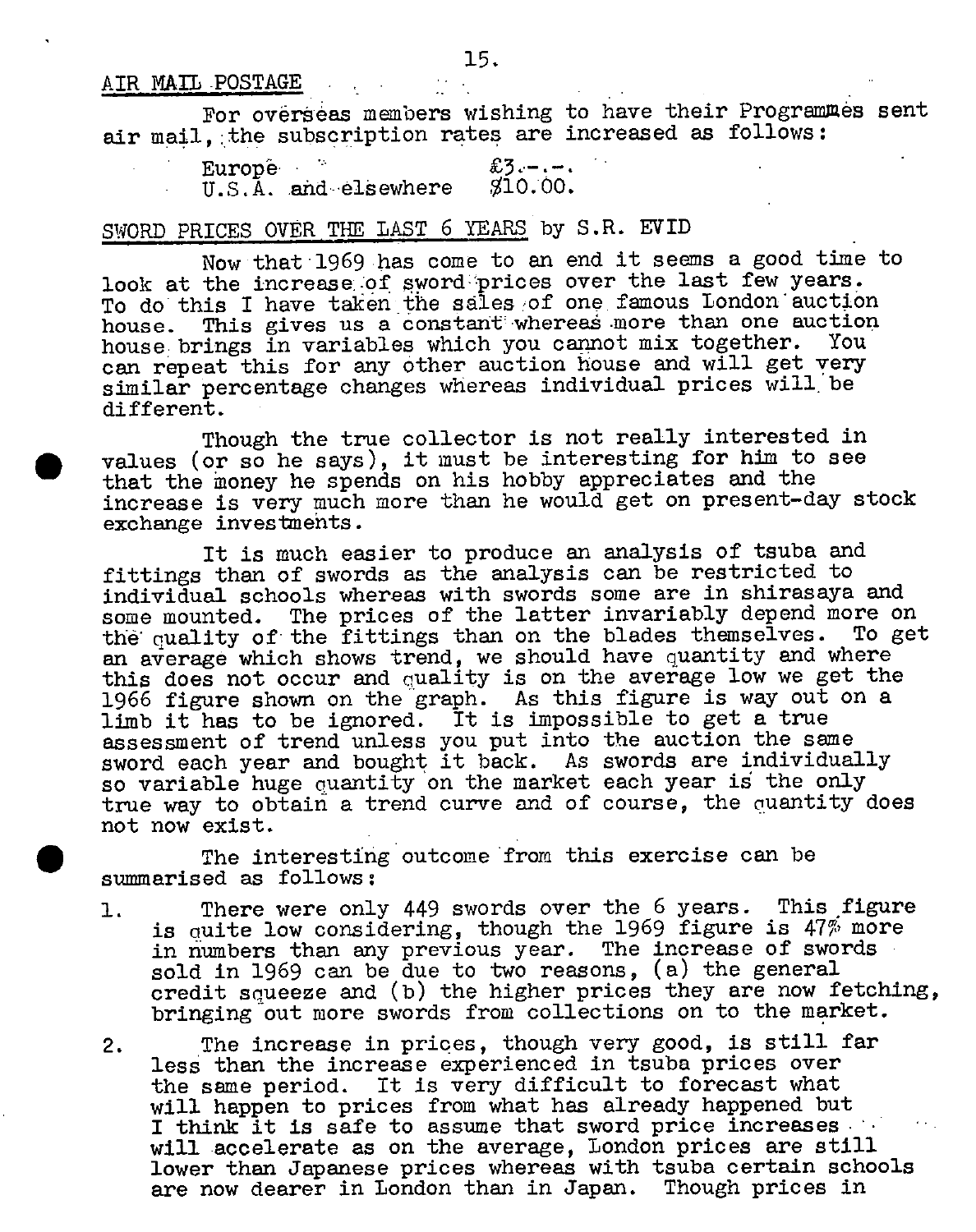Japan go up each year, there is still some way for London prices to go to meet the present Japanese prices.

- 3. The lack of faith in currency throughout all the world and inflation, like the poor being always with us, are causes of why antique prices are rising rapidly. This applies to all why antique prices are rising rapidly. countries in the East and West.
- 4. Though higher prices are bringing more swords into this auction house, the supply of swords normally seen in provincial antiaue shops has been fast disappearing. Everywhere you go you now find supplies have dried up; where they are available, quality is very poor for the prices asked.
- 5. I have taken the figures back to 1964 as the Token Society was formed during that year and most collectors are only interested from that date onwards.



 $\bullet$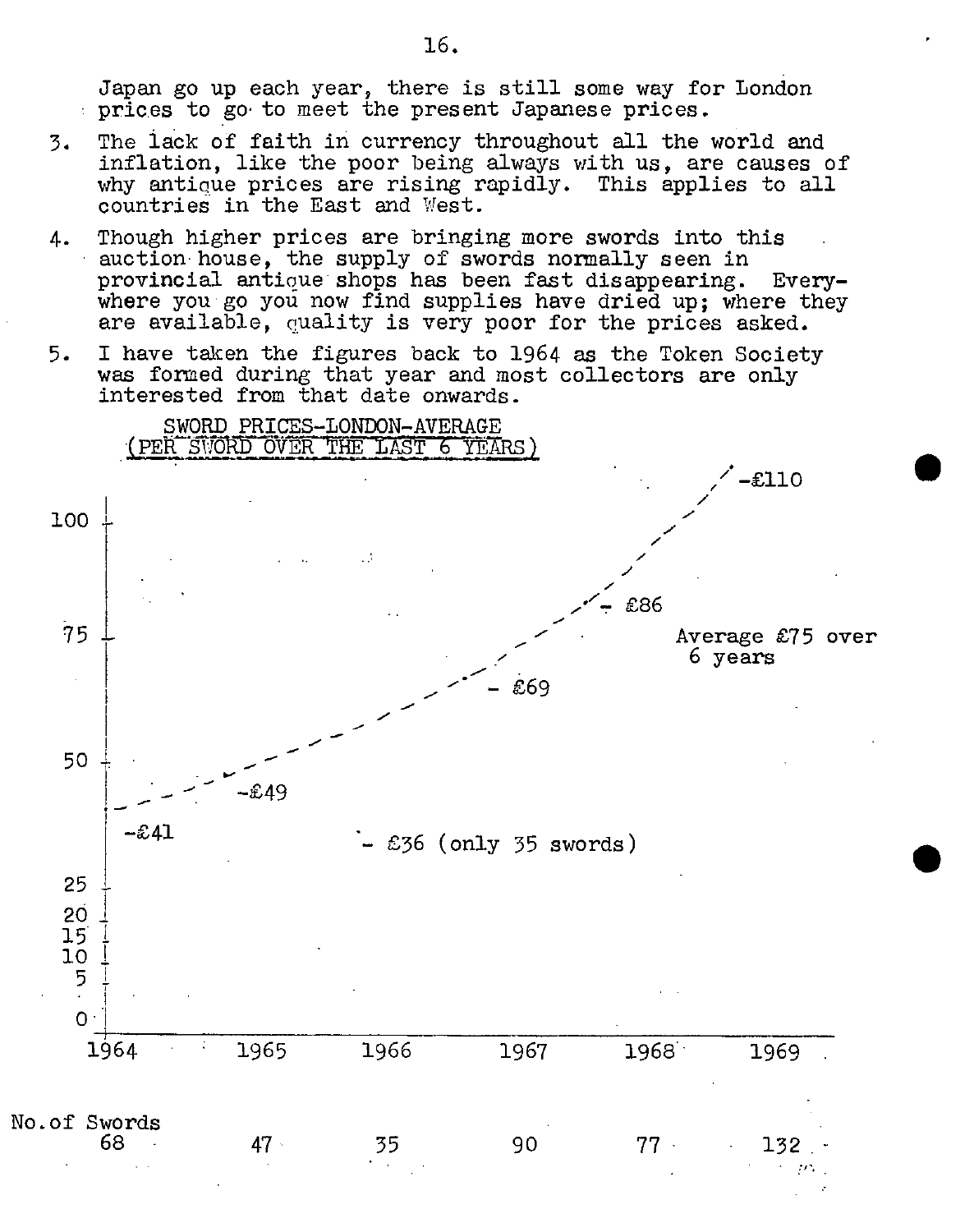**ADVERTISEMENTS** 

 $\bullet$ 

WANTED - the other half of the Daisho to the following! If you have. It please contact Sir Frank Bowden, Thame Park, Thame, Oxfordshire, and open friendly negotiations.

- 1. KATANA. Han-dachi mounts. Fuckikashira and kojiri in plain silver. Tawaro-byo and shiba-biki in plain silver inlaid flat with surface of lacquer. Strapped with two seme in silver chased with diagonal lines. Tsuba, mokko shape, shakudo nanako with gilt rim; decorated tiger and bamboo in gold. Menuki, grape vine in shakudo and gilt. Hilt bound with blue/green. tsukaito with "herringbone" weave. Scabbard curious guri lacquer, grey ground polished down to black shapes with gold outline. End of hilt and scabbard have distinct taper. (Blade signed, Sukesada).
- 2. KATANA. Han-dachi mounts. Full mounts, all in iron including kurikata and three seme above kojiri, also has iron sori-tsuno. All mounts decorated with scattered cherry blossom in flat inlay, in solid gold or gold outline. Fitted with iron kodzuka and kogai en suite. Tsuba, iron pierced with a design of - cherry blossom, bamboo and strings, gold details. Menuki, gilt  $\Box$ dragons. Hilt black tsukaito. Scabbard, plum colour with raden green, fine textured lacquer. Good silver gilt habaki, hes large cherry blossom one side, circular two barred Mon on reverse. (Koto blade, no signature).
- 3. WAKIZASHI. Han-dachi mounts, full with two seme between kojiri and shiba-biki. Puchikashira and all mounts shakudo nanako with gilt edge, closely decorated with gilt<br>chrysanthemums and leaves in Goto Mino style. Tsuba, slightly  $chrys$  anthemums and leaves in Goto Mino style. elongated mokko form, pierced and decorated with mixed flowers in gilt on a shakudo nanako ground, cherry blossom, chrysanthemums, peonies and narcissi. Menuki, lotus leaf in gilt and shakudo. Kodzuka shakudo and gilt, heavily decorated with rectangular "swastika" mon and diamond shaped "leaf" mon. Black tsukaito, black ishime scabbard. (Koto blade, unsigned). ....
- 4. WAKIZASHI. Han-dachi mounts, simple, no "extras", decorated in simple traditional rectangular mi-parti form, all in shibuichi. Tsuba, mokko shape, plain ishime shibuichi, no other decoration. Kodzuka, shakudo nànako ground with a gilt Ho-wo bird'in relief. Menuki, bow and qutver of arrows shakudo and gilt. Hilt bound with blue/green tsukaito. Scabbard plum colour raden lacquer with Tokugawa mon in gold hiramakiye, two on outside, one on reverse. (Blade signed Kanekiyo, has bonji and invocation in characters on blade).